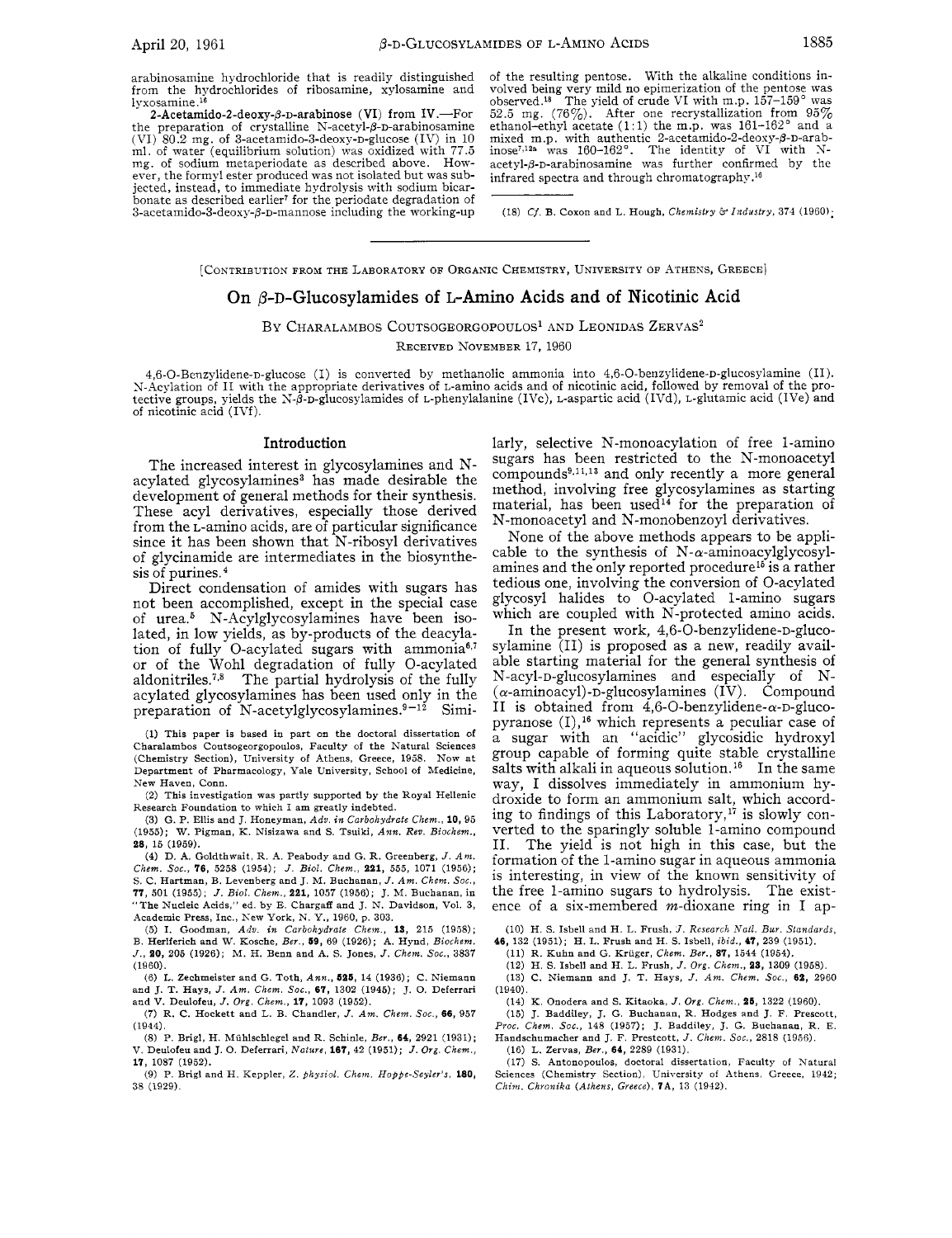

tole, ring and renders the glycosidic hydroxyl "acidic." The stability of II in neutral or basic acid (IVf) and of benzoic acid (IVb) were synthe-<br>aqueous solutions probably must also be at- sized. The amino acids used were coupled as the aqueous solutions probably must also be attributed to this m-dioxane ring. N-carbobenzoxy derivatives and in the case of

involving the reaction of I with methanolic am-  $\alpha$ -monobenzyl esters. The  $\alpha$ -benzyl L-glutamate monia at 60°, is described in the Experimental part. (Vc) used for the preparation of its carbobenzoxy monia at  $60^{\circ}$ , is described in the Experimental part. (Vc) used for the preparation of its carbobenzoxy<br>Compound II, dissolved in  $10\%$  acetic acid, was derivative<sup>21</sup> was obtained in good yield through a Compound II, dissolved in  $10\%$  acetic acid, was derivative<sup>21</sup> was obtained in good yield through a hydrolyzed to the starting material I after 10 min. series of reactions starting with dibenzyl L-glutahydrolyzed to the starting material I after 10 min. series of reactions starting with dibenzyl L-gluta-<br>at 25°. Similarly, reaction of II with phenylhy- mate. This ester was first tritylated to Va and at 25°. Similarly, reaction of II with phenylhy-<br>drazine, in the presence of acetic acid, resulted in either the phenylhydrazone or the osazone of I, de- ester Vb in a manner analogous to a method pending on the quantity of phenylhydrazine used.<sup>17</sup> developed in this Laboratory for the synthesis of pending on the quantity of phenylhydrazine used.<sup>17</sup> developed in this Laboratory for the synthesis of The N-acyl derivatives of II usually did not N-trityl  $\alpha$ -ethyl-L-glutamate.<sup>22</sup> Detritylation of The N-acyl derivatives of II usually did not N-trityl  $\alpha$ -ethyl-L-glutamate.<sup>22</sup> Detritylation of reduce Fehling solution, unless preheated with Vb to  $\alpha$ -benzyl L-glutamate (Vc) proved its strucreduce Fehling solution, unless preheated with dilute acid. These facts indicate the structure of ture to be that of an  $\alpha$ -ester. Compound Vb con-<br>II as being that of an 1-amino sugar. The sub-stitutes a convenient starting material for the stance, probably a  $\beta$ -anomer, shows in pyridine synthesis of  $\alpha$ -peptides of glutamic acid. Addi-<br>solution "mutarotation" ( $[\alpha]$ D -67°  $\rightarrow$  -58°) tional evidence that Vb was an  $\alpha$ -ester was ob-<br>which may be attribute which may be attributed to an equilibrium in- tained by its conversion to L-glutamine (VIb) volving partial conversion into its  $\alpha$ -anomer. In through N $\alpha$ -trityl benzyl-L-glutaminate (VIa). the meantime, several N-alkyl and N-aryl deriva- In the case of the L-phenylalanine derivative tives of II had been prepared by the interaction IIIc, hydrogenolysis only partially removed the of benzylideneglucose (I) and the corresponding benzylidene group and its removal was completed

glucosylamine(II) was coupled with compounds<br>bearing a carboxylic function, mainly by the "mixed anhydride" method,<sup>19</sup> to give intermediates of the  $\sigma$  of the pyridine ring was initiated as an undesirable general structure 111. These were subsequently side reaction. This difficulty was easily circumfreed from the benzylidene group by mild acid vented by removing the protective group in IIIf hydrolysis or by catalytic hYdrogenolYsis. In by mild acid hydrolysis. Under the conditions hydrolysis or by catalytic hydrogenolysis. In by mild acid hydrolysis. Under the conditions the case of the  $\alpha$ -aminoacylglucosylamines, hydro-used, the acid did not hydrolyze the C-N bond. genolysis removed simultaneously any protective Neither type III nor IV of the synthesized Ncarbobenzoxy or benzyloxy groups on the amino acid moiety. By this method the  $\beta$ -glucosyl- (20) All these N-glucosides are formulated as  $\beta$ -anomers, be-<br>amides<sup>20</sup> of several naturally occurring amino cause N-acetylation of II followed by removal of the benzliden

(18) **F. Micheel and A. Frowein,** *Chem. Ber.,* **90, 1599 (1957); 92, 304 (1959).** 

**(19) R. A. Uoissonnas,** *Hdv.* **Chrm.** *Ada,* **34, 874 (1951).** 

parently stabilizes the second six-membered, lac- acids, e.g., L-phenylalanine(IVc), L-aspartic acid tole, ring and renders the glycosidic hydroxyl (IVd) and L-glutamic acid (IVe), of nicotinic A convenient method for the preparation of II, the aminodicarboxylic acids as the N-carbobenzoxy-<br>volving the reaction of I with methanolic am- $\alpha$ -monobenzyl esters. The  $\alpha$ -benzyl L-glutamate then selectively saponified to the trityl  $\alpha$ -monostitutes a convenient starting material for the synthesis of  $\alpha$ -peptides of glutamic acid. Addi-

amines.<sup>18</sup> by mild acid hydrolysis with 0.1 N hydrochloric<br>In this report, the above 4,6-O-benzylidene-p- acid. Similarly with the N-glucoside of nicotin-<br>glucosylamine(II) was coupled with compounds amide IIIf, hydrolysi the benzylidene group; moreover the reduction

> group leads to the formation of the known N-acetyl- $\beta$ -D-glucosylamine  $(IVa)$ .\*.10,12,14

**(21) H. Sachs and E. Brand,** *J. Am. Chcm.* **SOC.,** *15,* **4610 (1953).** 

**(22) L. Zervas and D. Theodoropoulos,** *ibid.,* **78, 1359 (1956).**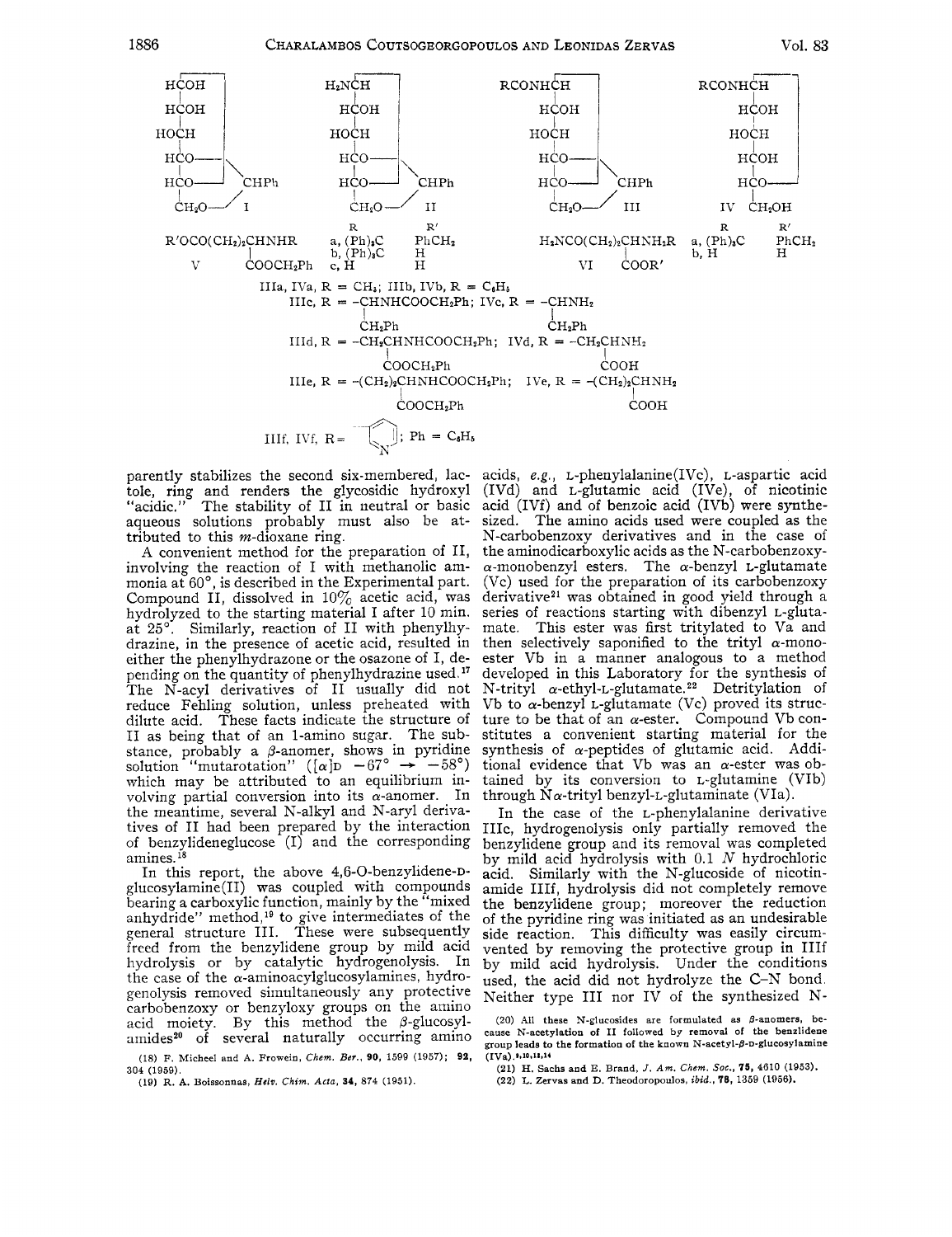glucosylamides reduced Fehling solution on heat-<br>ing: the only exception was the carbobenzoxy-Lasparagine derivative IIIc.<sup>23</sup> However, after removal of the protective groups the resulting glucosylasparagine IVc did not reduce Fehling solution.

## **Experimental**

Dry solvents were used. Hydrogenations were carried out on suspensions of the compounds in  $50\%$  ethanol containing  $1-\hat{2}$  ml. of acetic acid with palladium black as the catalyst; during the hydrogenation the compounds went into solution. Evaporations were carried out *in vacuo* at 40". The melting points are iiot corrected. Prior to analysis, IVc was dried at 56', Vb at 20" in high vacuum; other compounds were dried at 78'.

**4,6-0-Benzylidene-8-~-glucosylamine (II)** .4,6-0-Benzylidene-D-glucose16 (20.0 g., 0.075 mole) was added to a chilled (ice-salt) solution of ammonia (35-40 9.) in methanol (120 ml), contained in a steel bomb. The bomb was closed, and with shaking the temperature was raised gradually and maintained at 60' for 3 hr. At the end of this period, the bomb was allowed to reach room temperature and then cooled to 0-5". Upon careful removal of the excess of ammonia by means of a water-pump, compound 11, which had already means of a water-pump, compound II, which had already begun to crystallize, separated out in a mass. It was kept at 4' overnight, filtered off, washed with small portions of methanol and dried over calcium chloride and potassium hydroxide; yield 9.2 g. (46%),24 m.p. 166-168' dec., un- changed on recrystallization from methanol or dioxane. The spec. rotation 8 minutes after dissolution was  $\left[\alpha\right]^{18}D$  m  $-67.2^{\circ}$ ; after 48 hours  $\left[\alpha\right]D$  was  $-58^{\circ}$  (c 2, pyridine).

Anal. Calcd. for C<sub>18</sub>H<sub>17</sub>O<sub>5</sub>N: C, 58.4; H, 6.4; N, 5.2. Found: C, 58.3; H, 6.6; N, 5.4.

For the subsequent experiments unrecrystallized material was used.

**N-Acetyl-4,6-O-benzylidene-β-D-glucosylamine** (IIIa).--Acetic anhydride (0.5 ml.) was added dropwise, with shaking and cooling at *lo",* to a suspension of I1 (1.35 g., 0.005 mole) in a mixture of dioxane (7 ml.) and pyridine (3 nil.). Shaking was continued for 45 minutes at room temperature. Upon addition of 50 ml. of water and concentration to a small volume, IIIa precipitated out; yield 1.25 g. (82%), m.p. 240° dec. After recrystallization from ethanol the m.p. was raised to 242-243° dec.,  $[\alpha]^{25}D -41.7$ " (c 2, pyridine).

Anal. Calcd. for C<sub>16</sub>H<sub>19</sub>O<sub>6</sub>N: C, 58.2; H, 6.1; N, 4.5. Found: C, 58.3; H, 6.3; N, 4.4.

**N-Acetyl-p-D-glucosylamine(IVa).-Compound** IIIa (0.92 g., *0.003* mole) was catalytically hydrogenated and the filtrate was evaporated to dryness; the remainder was dissolved in water and evaporated again to dryness. The crystalline residue was dissolved in 2 ml. of hot water. Upon addition of methanol, IVa precipitated out; yield 0.5 g. ca<br>
(75%), m.p. 255° dec.,  $[\alpha]^{20}D - 25^{\circ}$  (c 2, water). The re-<br>
ported values are m.p. 257°,9 260°,<sup>12</sup> 255°,<sup>13</sup> 256°<sup>14</sup> and  $[\alpha]D$  w.<br>
-22°,<sup>3</sup> -22.8°,<sup>12</sup>

*Anal.* Calcd. for  $C_8H_{16}O_6N$ : C, 43.4; H, 6.8; N, 6.3. Found: C, 43.5; H, 6.8; N, 6.4.

**N-Benzoyl-4,6-O-benzylidene-β-D-glucosylamine (IIIb) was prepared from <b>II** (1.35 **g.,** 0.005 mole) and benzoyl chloride (0.62 ml.) in the same manner as IIIa. On addition of ice-water to the dioxane-pyridine solution, IIIb precipitated out. It was triturated with cold  $3\%$  sulfuric acid, It was triturated with cold  $3\%$  sulfuric acid, filtered off and triturated again with potassium hydrogen carbonate solution; yield 0.8 g. (43%) after recrystallization from ethanol; m.p. 265–268° dec. (reported<sup>17</sup> m.p. 250°), [a]<sup>14</sup>D -65.8° (*c* 2, pyridine).

*Anal.* Calcd. for C<sub>20</sub>H<sub>21</sub>O<sub>6</sub>N: C, 64.7; H, 5.7; N, 3.8. Found: C, 64.6; H, 5.8; N, 3.7.

N-Benzoyl- $\beta$ -D-glucosylamine (IVb).—The above sub-<br>stance IIIb (0.74 g., 0.002 mole) was catalytically hydrogenated. After evaporation of the filtrate the remainder was dissolved in water and evaporated again to dryness.

The crystalline residue IVb was recrystallized from isopropyl alcohol; yield 0.50 **g**. (75%), m.p. 238-242° dec. (reported m.p. 229°), [a]<sup>17</sup>D - 13.8° (c 2, water).

Anal. Calcd. for C<sub>13</sub>H<sub>17</sub>O<sub>6</sub>N: C, 55.1; H, 6.1; N, 4.9. Found: C, 55.3; H, 6.1; N, 4.8.

N-(N'-Carbobenzoxy-L-phenylalanyl)-4,6-O-benzylidene-<br>β-D-glucosylamine (IIIc) .--Carbobenzoxy-L-phenylalanine<sup>25</sup><br>(3 g., 0.01 mole), triethylamine (1.4 ml.) and ethyl chloroformate (0.97 **ml.)** were allowed to react in dioxane (25 ml.) for 10 minutes at 10'. The mixed anhydride formed was added with shaking to a suspension of I1 (2.7 g., 0.01 mole) in dioxane (80 ml). Shaking was continued at room temperature for 4 hours, and the solvent was removed; the residue crystallized on the addition of water. The crude product was washed in the manner described for the preparation of IIIb and recrystallized from ethanol; yield 3.5  $g$ . (60%), m.p. 245-247° dec.,  $[\alpha]^{20}D - 25.6^{\circ}$  (c 2, pyridine).

*Anal.* Calcd. for  $C_{30}H_{22}O_8N_2$ : C, 65.7; H, 5.9; N, 5.1. Found: C, 65.9; H, 6.0; N, 5.0.

**N-( L-Phenylalanyl)-@-D-glucosylamine** (IVc) .-Compound IIIc (1.1 *g.,* 0.002 mole) was catalytically hydrogenated until the evolution of carbon dioxide stopped. The solvent was evaporated to dryness. The evaporation was re- peated after the addition of water. The white crystalline residue was dissolved in 20 ml. of 0.1 *N* hydrochloric acid<br>and heated in a boiling water-bath for 30 minutes. The and heated in a boiling water-bath for 30 minutes. The solution was then evaporated to dryness; absolute ethanol was added and the evaporation was repeated. Upon dissolving the residue in absolute ethanol (3 **ml.),** addition of triethylamine and cooling in the refrigerator, IVc precipi-tated out; it was collected by suction, washed'with a minimal volume of cold absolute ethanol and dried over phos-<br>phorus pentoxide and potassium hydroxide. The substance phorus pentoxide and potassium hydroxide. melted at *ca.* 95'; after drying at 56' in high vacuum it sintered at 115-120' and melted not sharply at a higher temperature. Recrystallization from isopropyl alcohol did not change the m.p.; yield 0.5 g. (77%),  $[\alpha]^{20}D - 2.6$ <br>(*c* 9, 0.3 *N* hydrochloric acid).

*Anal.* Calcd. for C<sub>16</sub>H<sub>22</sub>O<sub>6</sub>N<sub>2</sub>: C, 55.2; H, 6.8; N, 8.6. Found: C, 54.9; H, 6.9; N, 8.6.

Benzyl Nα-Carbobenzoxy-N<sub>γ</sub>-(4,6-O-benzylidene-β-<br>D-glucosyl)-L-asparaginate (IIId).--N-Carbobenzoxy-αbenzyl-L-aspartate<sup>26</sup> (3.6 g., 0.01 mole), triethylamine (1.4 ml.) and ethyl chloroformate (0.97 ml.) reacted in dioxane (20 ml.) at 10° for 10 minutes. The coupling of the mixed anhydride thus formed with I1 (2.7 g., 0.01 mole) and the isolation of IIId was accomplished in the same manner as in the case of IIIc; yield 4.0 g. (66%), after recrystallization<br>from ethanol, m.p. 200–203° (reported<sup>1</sup> m.p. 209°), [*a*]20<sub>P</sub>  $-21.3^{\circ}$  (c 2, pyridine).

*Anal.* Calcd. for C<sub>12</sub>H<sub>34</sub>O<sub>10</sub>N<sub>2</sub>: C, 63.3; H, 5.65; N, 4.6. Found: C, 63.5; H, 5.8; N, 4.5.

**N-(L-P-Aspartyl)-B-D-glucosylamine (IVd)** .-After the catalytic hydrogenation of IIId **(1.2** g., 0.002 mole) the filtrate was evaporated to dryness. Absolute ethanol was added and evaporated repeatedly. Crystallization of the residue was induced by dissolving in a small volume of absolute ethanol, cooling and scratching. After standing for 2-3 days in the refrigerator the crystals were filtered off and washed with a small volume of cold absolute ethanol. Recrystallization from ethanol-water  $(2.5:1)$  yielded  $0.5$  g.  $(86\%)$ , m.p. 2b3° dec.,  $[\alpha]^{16}$ D  $-16.5$ °  $(c$  2, water).

*Anal.* Calcd. for  $C_{10}H_{18}O_8N_2$ : C, 40.8; H, 6.2; N, 9.5. Found: C, 40.8; H, 6.2; N, 9.6.

N-Trityl-dibenzyl-L-glutamate (Va).-Trityl chloride (5.6 g., 0.02 mole) was added with shaking and cooling (icewater) to a solution of dibenzyl L-glutamate benzenesulfonate<sup>27</sup> (9.7 g., 0.02 mole) in chloroform (60 ml.) and tri-<br>ethylamine (6.0 ml.). The mixture was kept at room tem-<br>perature overnight. Then it was washed with water,<br>dried with sodium sulfate and evaporated to dryness

**<sup>(23)</sup>** This unusual behavior of IIIc may be explained assuming that under the action of alkaline solution **on** IIIc N-carbobenzoxy-Laspartic imide is split off and a reducing sugar derivative is formed.

**<sup>(24)</sup>** Practically the same yield and **m.p. of** I1 were obtained whether the benzylidene-D-glucose used was recrystallized (m.p. **180') or** *not.* 

*<sup>(25)</sup> XI.* Bergmann, L. Zervas, H. **Rinke** and €€. Schleich, 2. *physiol. Chem. Hoppc-Seyler's,* **234,** 33 **(1984); W.** Grassmann and E **Wiinsch,**  *Chem. Ber.,* **91,** *462,* (1958).

*<sup>(26)</sup>* M. Bergmann, L. Zervas and L. Salzmann, *Bcr.,* **66,** 1288 **(1933).** 

**<sup>(27)</sup>** B. Helferich, P. Schellenberg and **I.** Ullrich, *Chcm. Bcr..* **90, 700 (1967).**